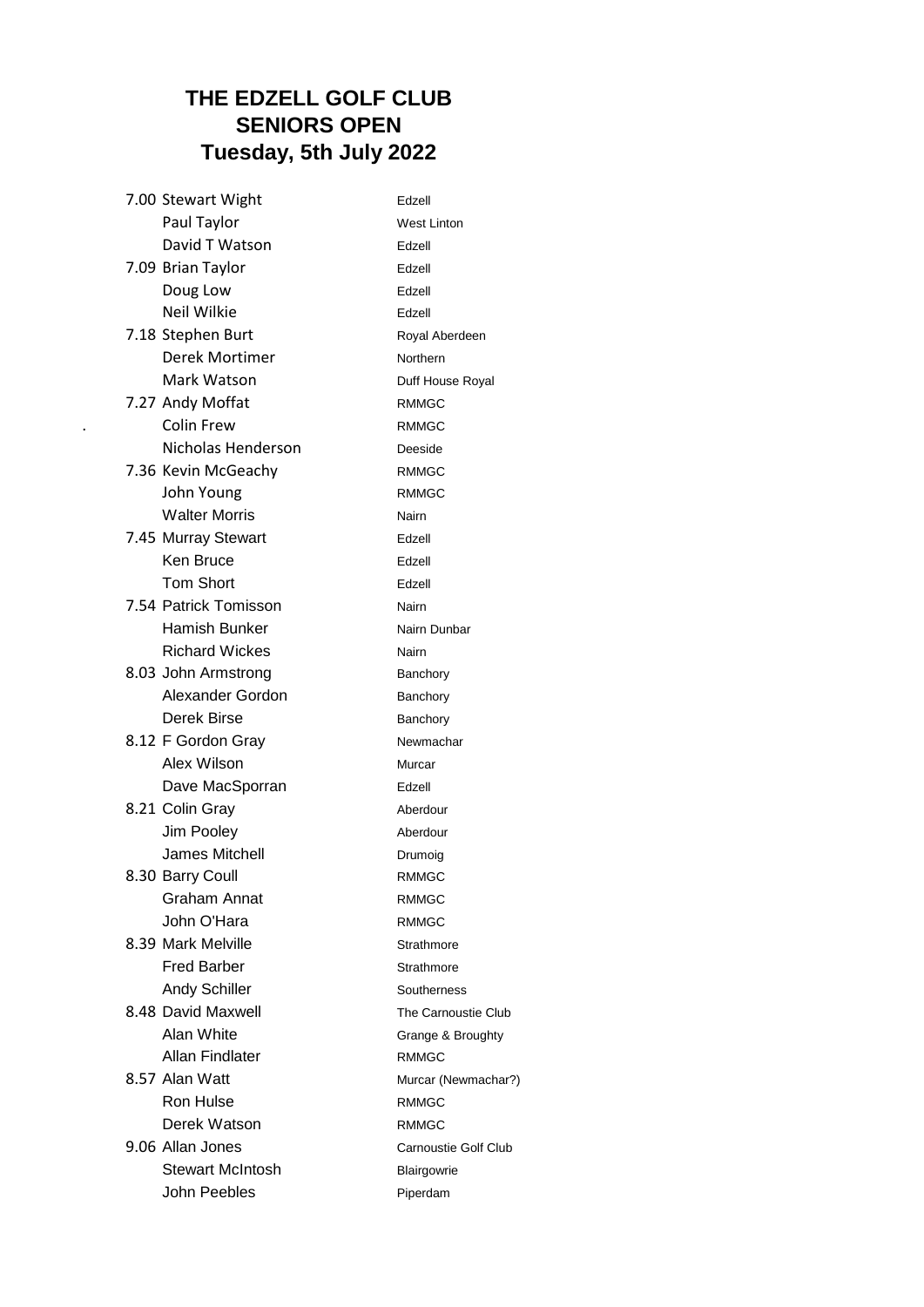|  | 9.15 Gary Pyott          | Arbroath           |
|--|--------------------------|--------------------|
|  | <b>Brian Stephen</b>     | Peterculter        |
|  | Jim Christie             | Banchory           |
|  | 9.24 Alan Gall           | Murcar             |
|  | lain H Clark             | Deeside            |
|  | <b>Alan Mowatt</b>       | Arbroath A         |
|  | 9.33 Stewart Kidd        | Linlithgow         |
|  | Alan Kennedy             | Carnoustie         |
|  | David Moncur             | Grange & I         |
|  | 9.42 Mark Davie          | Logie              |
|  | <b>Tom McGuiness</b>     | Logie              |
|  | <b>Andrew Mackay</b>     | Edzell             |
|  | 9.51 Jim Ferguson        | Newmacha           |
|  | <b>Derek Mitchell</b>    | Newmacha           |
|  | <b>Richard Stephen</b>   | Newmacha           |
|  | 10.00 Bob Kennett        | Forrester F        |
|  | <b>Steve Richardson</b>  | Forrester F        |
|  | Martin Hynd              | Forrester F        |
|  | 10.09 Ross Johnstone     | <b>Forrester F</b> |
|  | <b>Bob Rennie</b>        | Auchterard         |
|  | <b>Brian Evangelista</b> | <b>Forrester F</b> |
|  | 10.18 Alistair Keay      | Forrester F        |
|  | Graham Henderson         | Forrester F        |
|  | Graham Bath              | <b>Forrester F</b> |
|  | 10.27 Alex Barclay       | Edzell             |
|  | Chuck Dorn               | Edzell             |
|  | Alan Urquhart            | Blairgowrie        |
|  | 10.36 Callum Munro       | Westhill           |
|  | Keith Hay                | Meldrum H          |
|  | David Cuthbert           | Kirkintillocl      |
|  | 10.45 Ian White          | Lundin             |
|  | Lennox Farquharson       | Huntly             |
|  | George Fullerton         | Meldrum H          |
|  | 10.54 Graham Nicol       | Huntly             |
|  | P A Beattie              | Huntly             |
|  | <b>Sandy Chalmers</b>    | Royal Abe          |
|  | 11.03 Keith Saker        | Woodbridg          |
|  | John McGrath             | Moray              |
|  | <b>William Fleming</b>   | Kemnay             |
|  | 11.12 George Barr        | Peterculter        |
|  | <b>Steve Bruce</b>       | Blairgowrie        |
|  | David Doig               | Swanson            |
|  | 11.21 John McPherson     | Banchory           |
|  | Neil Probyn              | Banchory           |
|  | David Bisset             | Banchory           |
|  | 11.30 James Quinn        | <b>Hamilton</b>    |
|  | <b>William Stewart</b>   | <b>Hamilton</b>    |
|  | <b>Kevin Weaver</b>      | <b>Hamilton</b>    |
|  | 11.39 Derek Randall      | Banchory           |
|  | Harry Fotheringham       | Portlethen         |
|  |                          |                    |

Arbroath Peterculter Banchory Murcar Deeside Arbroath Artisans Linlithgow Carnoustie Golf Club Grange & Broughty Logie Edzell Newmachar Newmachar Newmachar Forrester Park Forrester Park Forrester Park Forrester Park Auchterarder Forrester Park Forrester Park Forrester Park Forrester Park Edzell Blairgowrie Westhill **Meldrum House** Kirkintilloch Lundin Huntly Meldrum House Huntly **Huntly** Royal Aberdeen Woodbridge GC Moray Kemnay Peterculter Blairgowrie Swanson Banchory Banchory Banchory Hamilton Hamilton Hamilton Banchory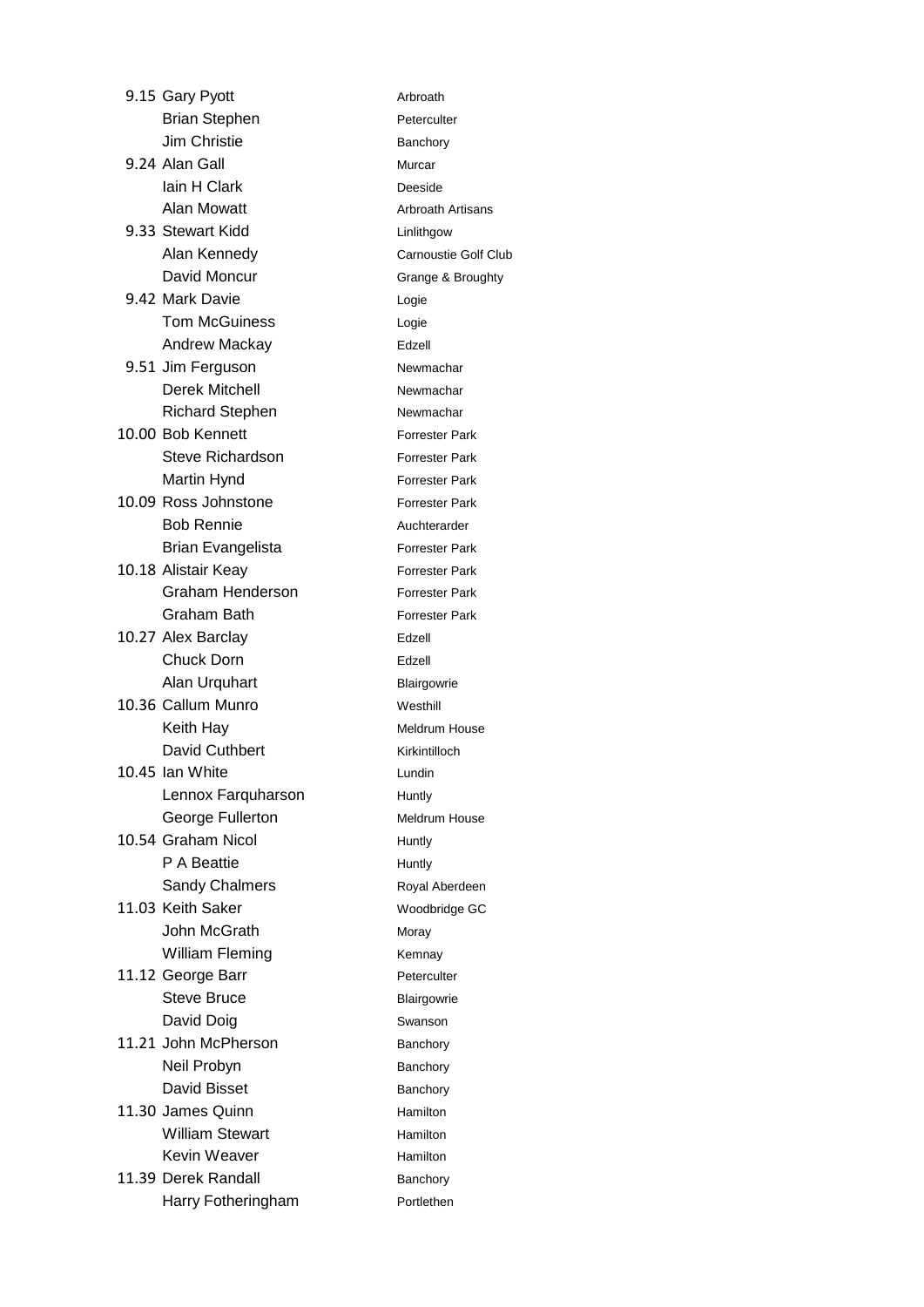| Robert Buchan           | Westh         |
|-------------------------|---------------|
| 11.48 Remo Medinelli    | <b>Blairg</b> |
| James Murray            | Banch         |
| <b>Brian Dick</b>       | Alyth         |
| 11.57 Allister Thompson | Irvine        |
| Alan Gall               | Crail         |
| <b>Colin McAllister</b> | St And        |
| 12.06 Nick Yates        | Edzell        |
| David Walker            | Petero        |
| Jim Golder              | Royal         |
| 12.15 Alisdair Harrison | Banch         |
| Manjit Singh            | Banch         |
| <b>Matt Mitchell</b>    | Banch         |
| 12.24 Ian Stilson       | West          |
| Michael Walker          | <b>Ballat</b> |
| <b>William Reith</b>    | Royal         |
| 12.33 Allan Johnstone   | Alyth         |
| <b>Richard McKay</b>    | Murca         |
| Douglas Wilson          | <b>Blairg</b> |
| 12.42 David Scott       | Newm          |
| John Scott              | Monifi        |
| Alexander Watt          | Newm          |
| 12.51 Ainslie Gordon    | Murca         |
| <b>Robert Burnett</b>   | Murca         |
| Sandy Innes             | Murca         |
| 13.00 Brian Warren      | Banch         |
| Norman Garden           | <b>Banch</b>  |
| <b>Roddy Grant</b>      | Royal         |
| 13.09 John Ketchin      | Lundir        |
| lan Henderson           | Kingh         |
| Robin Goodall           | Largs         |
| 13.18 William Grant     | Turnb         |
| James Buchan            | Peterh        |
| John Short              | Petero        |
| 13.27 Trevor Presly     | Banch         |
| Colin Welsh             | Banch         |
| James Whyte             | <b>Blairg</b> |
| 13.36 Graham Silver     | Kemn          |
| <b>Stuart Bain</b>      | Inveru        |
| <b>Mhorvan Sherret</b>  | Westh         |
| 13.45 J David Mathieson | Royal         |
| Derek Townsley          | Royal         |
| Gordon Mathieson        | Newm          |
| 13.54 Ian Smith         | Newm          |
| Kenneth Mathieson       | Kintor        |
| Michael Herbertson      | Newm          |
| 14.03 Robert Dickson    | Portle        |
| <b>Stuart Cumming</b>   | Portle        |
| <b>Arthur Graham</b>    | Portle        |
| 14.12 David Stewart     | Murca         |

Westhill Blairgowrie Banchory Alyth Irvine Bogside St Andrews New Peterculter Royal Burgess Banchory Banchory Banchory West Kilbride Ballater Royal Aberdeen **Murcar Links** Blairgowrie Newmachar Monifieth Newmachar Murcar Links **Murcar Links Murcar Links** Banchory Banchory Royal Aberdeen Lundin Kinghorn Largs **Turnberry** Peterhead Peterculter Banchory Banchory Blairgowrie Kemnay Inverurie Westhill Royal Aberdeen Royal Aberdeen Newmachar Newmachar Kintore Newmachar Portlethen Portlethen Portlethen Murcar Links